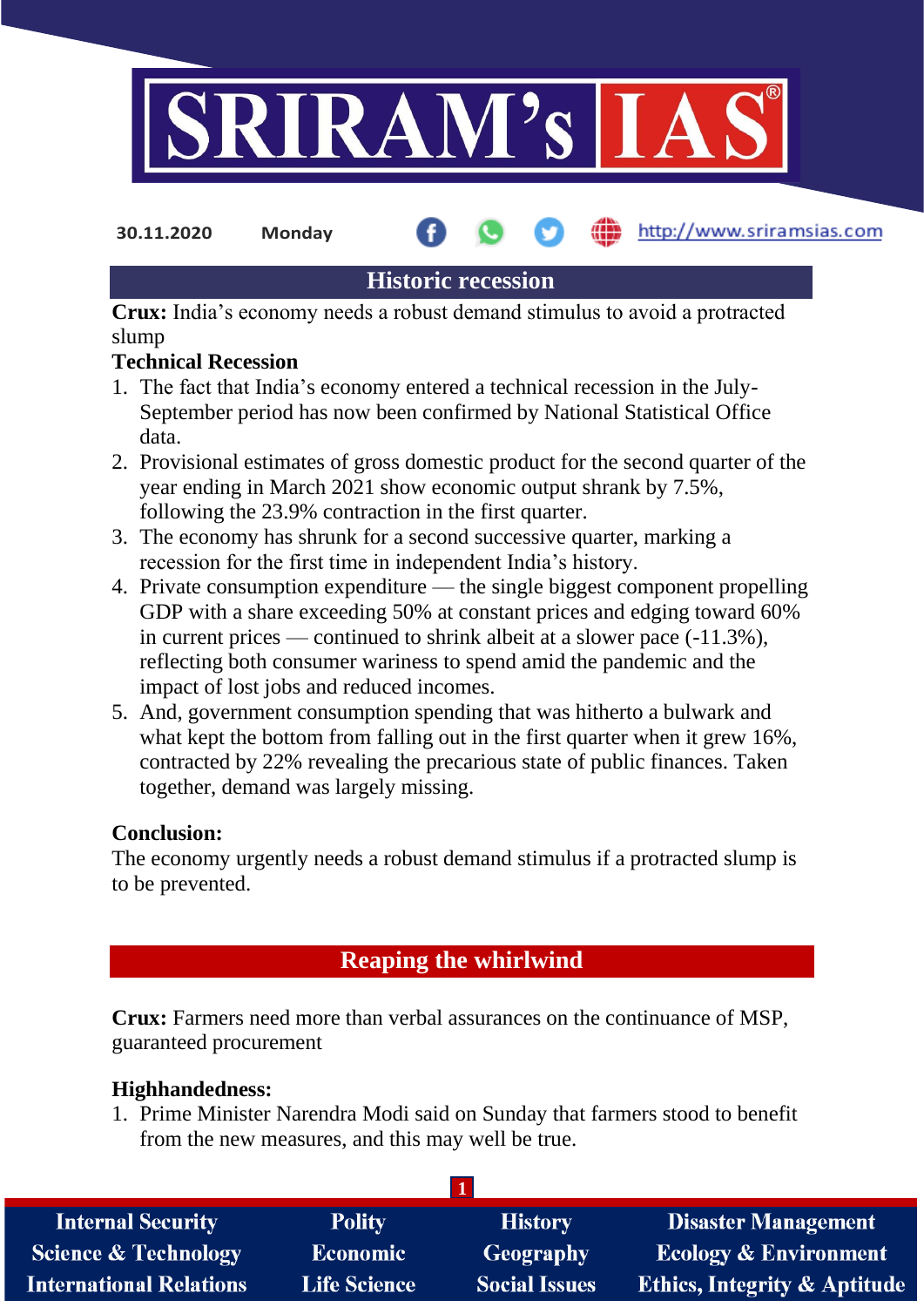

2. The trouble is that most farmers are not convinced by the assurances and fear

http://www.sriramsias.com

- that their precarity will increase as a result of the changes.
- 3. Farmer leaders have pointed out that the Centre has refused to address their specific concerns regarding the new laws, which they are concerned will render them helpless in the face of exploitative market forces.

# **MSP at the Heart**

**30.11.2020 Monday**

- 1. At the heart of the fears is the potential end of the MSP and guaranteed government procurement of the produce.
- 2. The new legal architecture allows farmers more choices in selling their produce, in theory, and creates a national market for their produce. The end of a monopoly market could theoretically lead to more efficiency, but procurement at MSP has been the backbone of India's food security edifice.
- 3. If the new laws lead to a dismantling of the MSP and the mandi system, the farmers fear that they will have little leeway in contracts with private buyers.
- 4. There are loopholes in the existing system and the case for reforms is strong. If the Centre is open to legislating a guarantee of procurement at MSP, farmers could be convinced to accept the new laws.
- 5. Agitating farmers are also pressing for the withdrawal of the proposed Electricity (Amendment) Bill 2020, fearing it will end subsidised electricity.

#### **Conclusion:**

While market factors must be taken into consideration, any country's agriculture sector must find an equilibrium of the interest of the producers and consumers and account for uneven environmental factors across different regions. The apprehensions of the farmers are not unfounded. The onus is on the government to win their confidence. It must unconditionally reach out to the farmers and empathetically listen to them and not precipitate a crisis by highhandedness.

| <b>Internal Security</b>        | <b>Polity</b>       | <b>History</b>       | <b>Disaster Management</b>              |  |  |  |
|---------------------------------|---------------------|----------------------|-----------------------------------------|--|--|--|
| <b>Science &amp; Technology</b> | <b>Economic</b>     | <b>Geography</b>     | <b>Ecology &amp; Environment</b>        |  |  |  |
| <b>International Relations</b>  | <b>Life Science</b> | <b>Social Issues</b> | <b>Ethics, Integrity &amp; Aptitude</b> |  |  |  |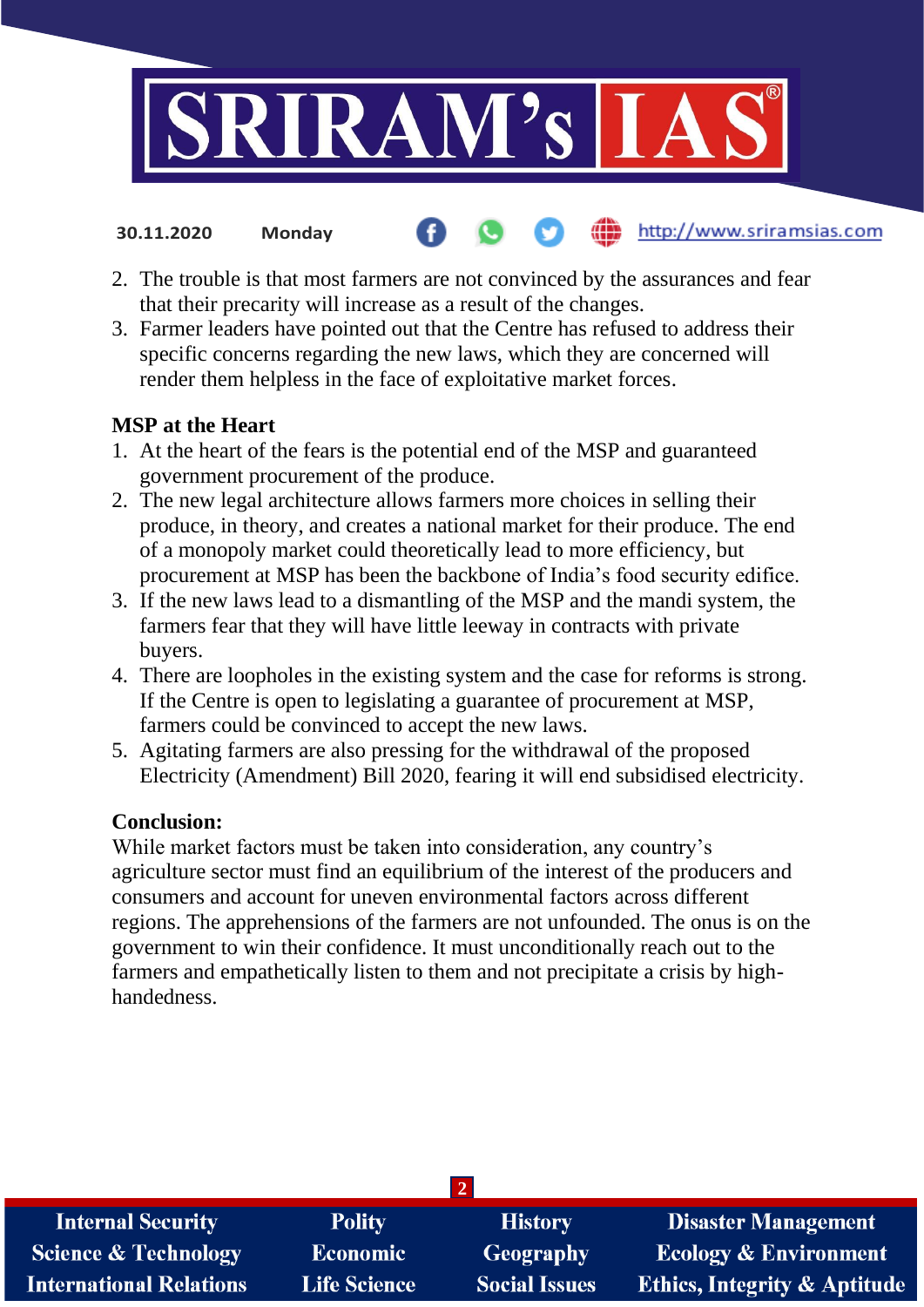

# **The Paris Agreement is no panacea**

**Crux:** Today, the Paris Agreement is deemed as the panacea for all environmental ills when the truth is that it is a repudiation of the principles of 'common but differentiated responsibilities' and 'the polluter must pay'.

### **Not enough:**

- 1. Many scientists and environmentalists expressed deep disappointment when it was adopted, as the national and international actions envisaged under it were far below the optimum levels.
- 2. They did not add up to limiting the rise of global temperature to below 2°C, the minimum necessary to save the globe from disastrous consequences.
- 3. It merely opened a new path to protect the lifestyles of industrialised nations by denying the developing countries their right to development.

#### **Efforts over the years**

- 1. The most hopeful time for global cooperation in the protection of the planet was between the time of the Stockholm Conference (1972) and the time of the Rio Conference (1992).
- 2. That was when mounting scientific evidence about the role of anthropogenic emissions in global warming led to political initiatives to harmonise development and environment.
- 3. Former Prime Minister Indira Gandhi's resounding address at Stockholm declaring poverty as the worst polluter reverberated in many conference halls.
- 4. The historic consensus in Rio led to the adoption of the UN Framework Convention on Climate Change (UNFCCC), which was a model global instrument balancing the right to development of the developing countries and the obligations of the developed countries.
- 5. A distinction was made between the ''luxury emissions" of the developed countries, which were reduced mandatorily, and the survival emissions of the developed countries, which were allowed to increase.
- 6. Moreover, a huge financial package was approved to develop environmentfriendly technologies in developing countries.

| <b>Internal Security</b>        | <b>Polity</b>       | <b>History</b>       | <b>Disaster Management</b>              |
|---------------------------------|---------------------|----------------------|-----------------------------------------|
| <b>Science &amp; Technology</b> | <b>Economic</b>     | <b>Geography</b>     | <b>Ecology &amp; Environment</b>        |
| <b>International Relations</b>  | <b>Life Science</b> | <b>Social Issues</b> | <b>Ethics, Integrity &amp; Aptitude</b> |